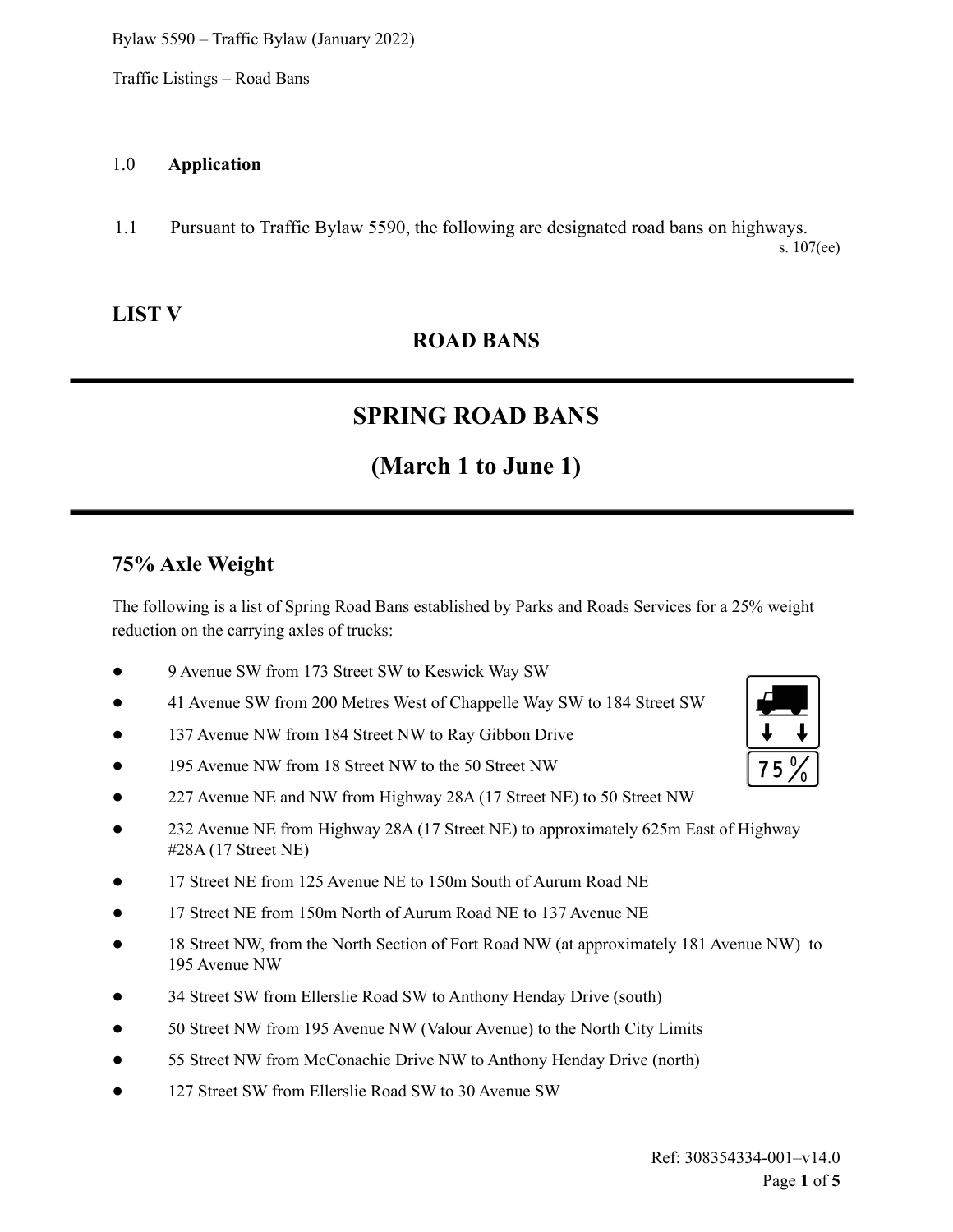Traffic Listings – Road Bans

- 127 Street NW from 350 Metres South of 185 Avenue NW to the North City Limits
- 199 Street NW from Trumpeter Way NW to the North Service Road of Yellowhead Trail NW
- 199 Street NW from Webber Greens Drive NW to the south service road of Stony Plain Road NW
- 231 Street NW (Hillview Road) From Stony Plain Road NW (Highway 16A) to 300 metres South of Yellowhead Trail NW (Highway 16)
- 231 Street NW from 175 metres North of Rosenthal Boulevard NW to 220 metres South of Secord Road NW
- Ellerslie Road SW from 141 Street SW to 1.1 kilometres east of Rabbit Hill Road SW
- Meridian (1st) Street from 153 Avenue NE to 167 Avenue NW
- Meridian (1st) Street from Manning Drive NW to the North City Limits at Highway  $#37$  (259) Avenue NW)
- Whitemud Drive (79 Avenue NW) from Winterburn Road (215 Street NW) to the West City Limits at Hillview Road (231 Street NW)
- Winterburn Road NW and SW (215 Street NW and SW) from the South City Limits (33 Avenue SW) to Maskêkosihk Trail NW (Garden Valley Road / Highway #627)

## **SEASONAL ROAD BANS**

## **(March 1 to June 28)**

### **75% Axle Weight**

The following is a list of Seasonal Road Bans established by Parks and Roads Services for a 25% weight reduction on the carrying axles of trucks**.**

- 46 Avenue SW from 127 Street SW to west of 127 Street SW (Township Road 511A from Range Road 250 to West of Range Road 250)
- 48 Avenue SW from 80 Street SW to 91 Street SW (Township Road 511A from Range Road 243 to Range Road 242A)
- 50 Avenue SW from Highway 2 Service Road SW to 500 metres west of Highway 2 Service Road SW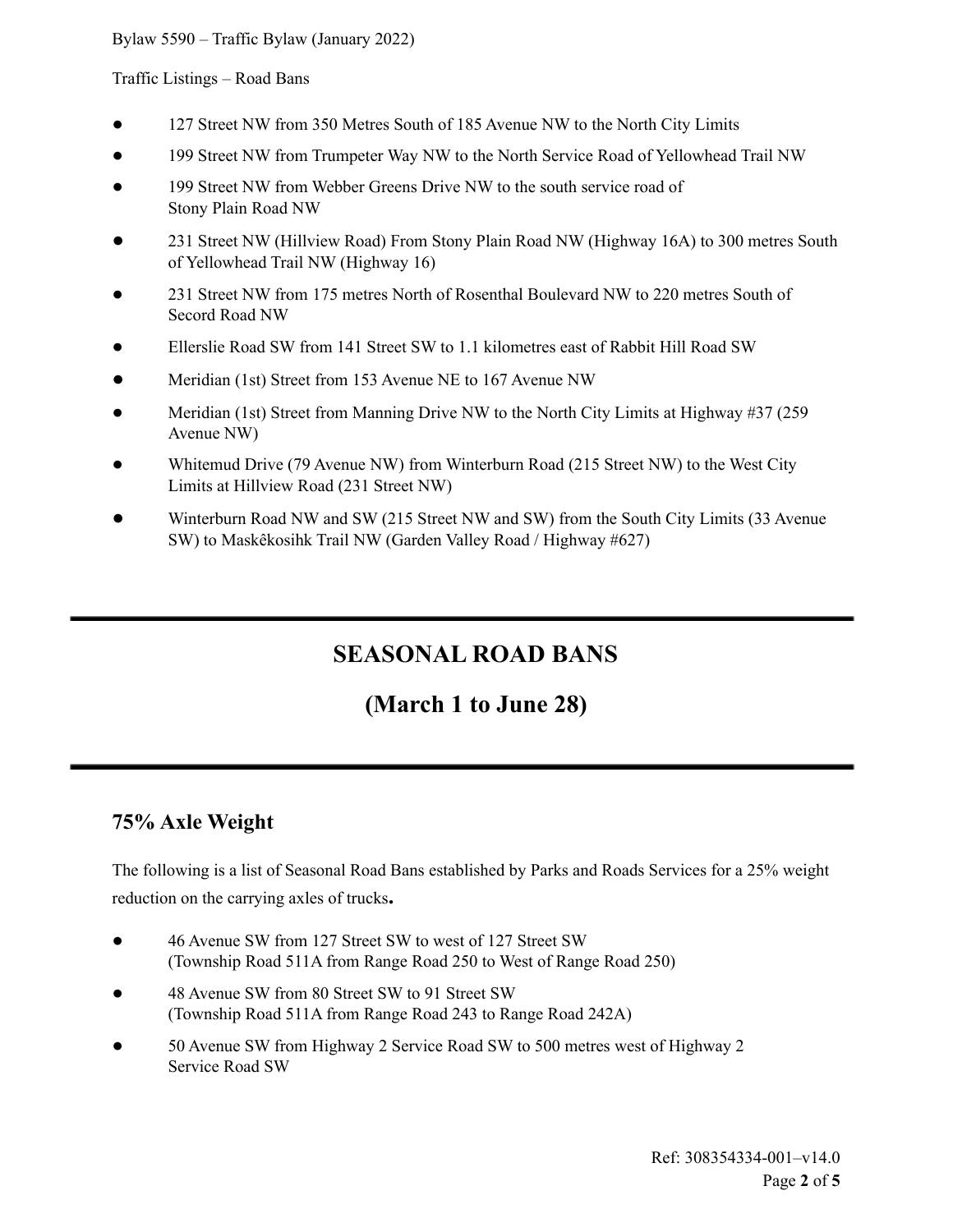Traffic Listings – Road Bans

(Township Road 511A from Range Road 245B (Highway 2 West Service Road) to 500 metres west of Range Road 245B (Highway 2 West Service Road))

- 65 Avenue SW from 208 Street SW to 210 Street SW (Township Road 510A from Range Road 255A to Just West of Range Road 255A)
- 73 Avenue SW from 1 Street SW/Meridian Street SW to 34 Street SW (Township Road 510 from Range Road 234 to Range Road 240)
- 73 Avenue SW from City Limits 800 metres east of 91 Street SW to 91 Street SW (Township Road 510 from Range Road 243 to the City Limits (approximately 800 metres east of Range Road 243))
- 73 Avenue SW from Highway 2 Service Road SW to 208 Street SW (Township Road 510 from Range Road 245C (Highway 2 West Service Road) to Range Road 255A)
- 89 Avenue SW from 197 Street SW to 212 Street SW (Township Road 505 from Range Road 260 to Range Road 261)
- 17 Street SW from 73 Avenue SW to 41 Avenue SW (Range Road 235 from Township Road 510 to 41 Avenue SW)
- 34 Street SW from 73 Avenue SW to 41 Avenue SW (Range Road 240 from Township Road 510 to 41 Avenue SW)
- 80 Street SW from south of 48 Avenue SW to 48 Avenue SW (Range Road 242A from Township Road 511A to South of Township Road 511A)
- 91 Street SW from 73 Avenue SW to 41 Avenue SW (Range Road 243 from Township Road 510 to 41 Avenue SW)
- 127 Street SW from 73 Avenue SW to 41 Avenue SW (Range Road 250 from Township Road 510 to 41 Avenue SW)
- 138 Street SW from 102 Avenue SW to 73 Avenue SW (Range Road 252 from Township Road 510 to 300 metres north of Highway 19)
- 141 Street SW from 73 Avenue SW to 41 Avenue SW (Range Road 251 from Township Road 510 to 41 Avenue SW)
- 153 Street SW from 105 Avenue SW to 73 Avenue SW (Range Road 253 from Township Road 510 to Highway 19)
- 156 Street SW from 73 Avenue SW to 41 Avenue SW (Range Road 252 from Township Road 510 to 41 Avenue SW)
- 167 Street SW from 105 Avenue SW to 73 Avenue SW (Range Road 254 from Township Road 510 to Highway 19)
- 170 Street SW from 73 Avenue SW to 41 Avenue SW (Range Road 253 from Township Road 510 to 41 Avenue SW)
- 181 Street SW from 105 Avenue SW to 73 Avenue SW (Range Road 255 from Highway 19 to Township Road 510)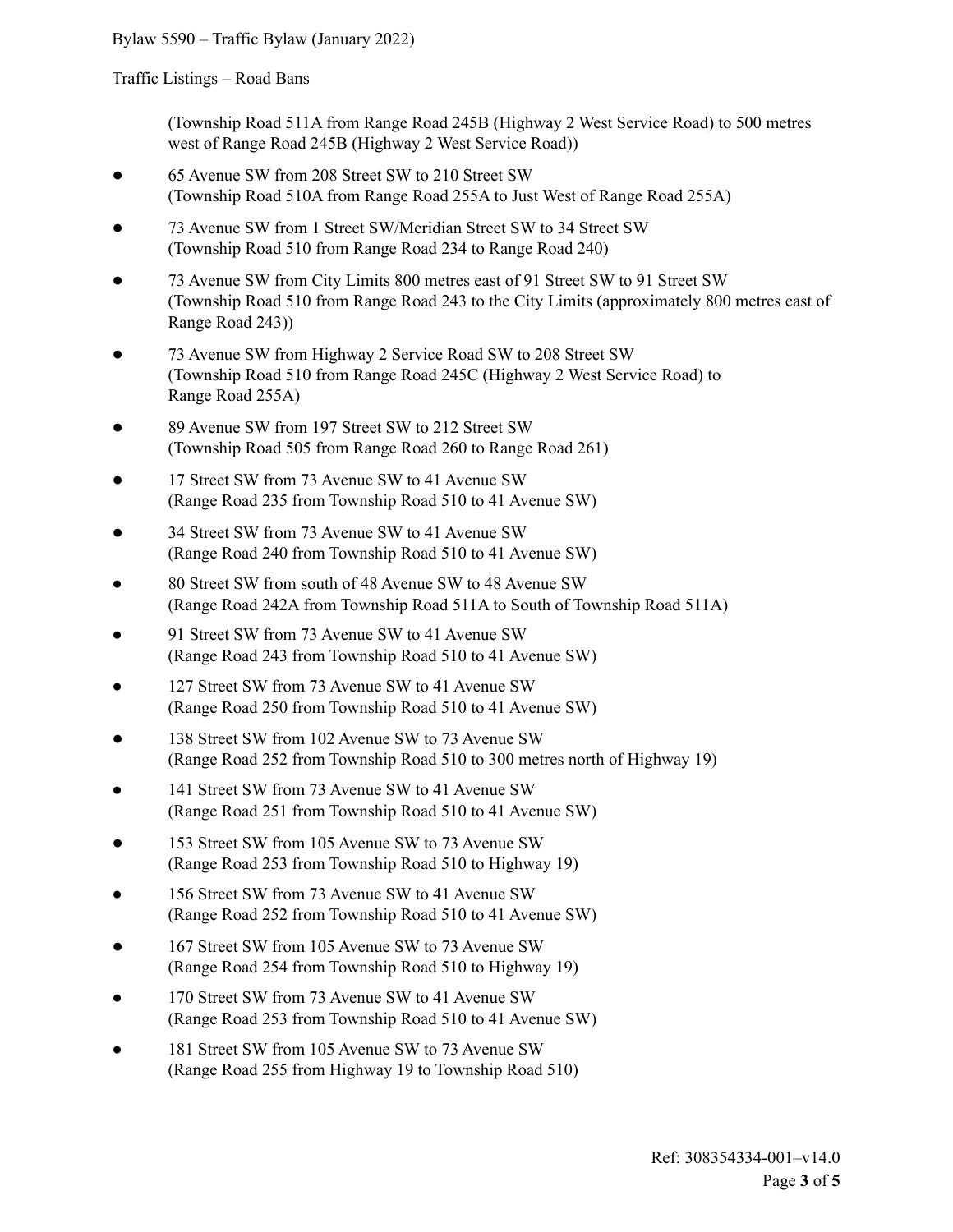Traffic Listings – Road Bans

- 184 Street SW from 73 Avenue SW to 41 Avenue SW (Range Road 254 from Township Road 510 to 41 Avenue SW)
- 197 Street SW from 105 Avenue SW to 73 Avenue SW (Range Road 260 from Township Road 510 to Highway 19)
- 200 Street SW from 73 Avenue SW to north of 73 Avenue SW (Range Road 255 from Township Road 510 to North of Township Road 510)
- 208 Street SW from 73 Avenue SW to 65 Avenue SW (Range Road 255A from Township Road 510 to Township Road 510A)

● Highway 2 Service Road SW from 100 Avenue SW to 400 metres North of 50 Avenue SW (Highway 2 Service Road SW (which includes Range Roads 251B, 250C, 245C, 245B, and 244C inclusive) from Range Road 252 to 463 metres North of Eastview Drive)

## **SEASONAL ROAD BANS**

## **(March 1 to November 15)**

### **75% Axle Weight**

The following is a list of Seasonal Road Bans established by Parks and Roads Services for a 25% weight reduction on the carrying axles of trucks:

- 41 Avenue SW from Meridian Street to Ewing Trail SW
- 18 Street NW from 195 Avenue NW to the North City Limits at Highway #37 (259 Avenue NW)
- 34 Street SW from 41 Avenue SW to Ellerslie Road SW
- 66 Street SW from 41 Avenue SW to 25 Avenue SW
- 91 Street SW from 41 Avenue SW to 500 metres north of 41 Avenue SW
- 101 Street SW from 200 metres North of Ewing Trail SW to 600 metres South of Ellerslie Road SW
- 170 Street SW from 41 Avenue SW to Rabbit Hill Road SW
- 184 Street SW from 41 Avenue SW to 2.4 kilometres north of 41 Avenue SW
- Winterburn Road NW and SW (215 Street NW and SW) from Maskêkosihk Trail NW (Garden Valley Road / Highway #627) to 62 Avenue NW